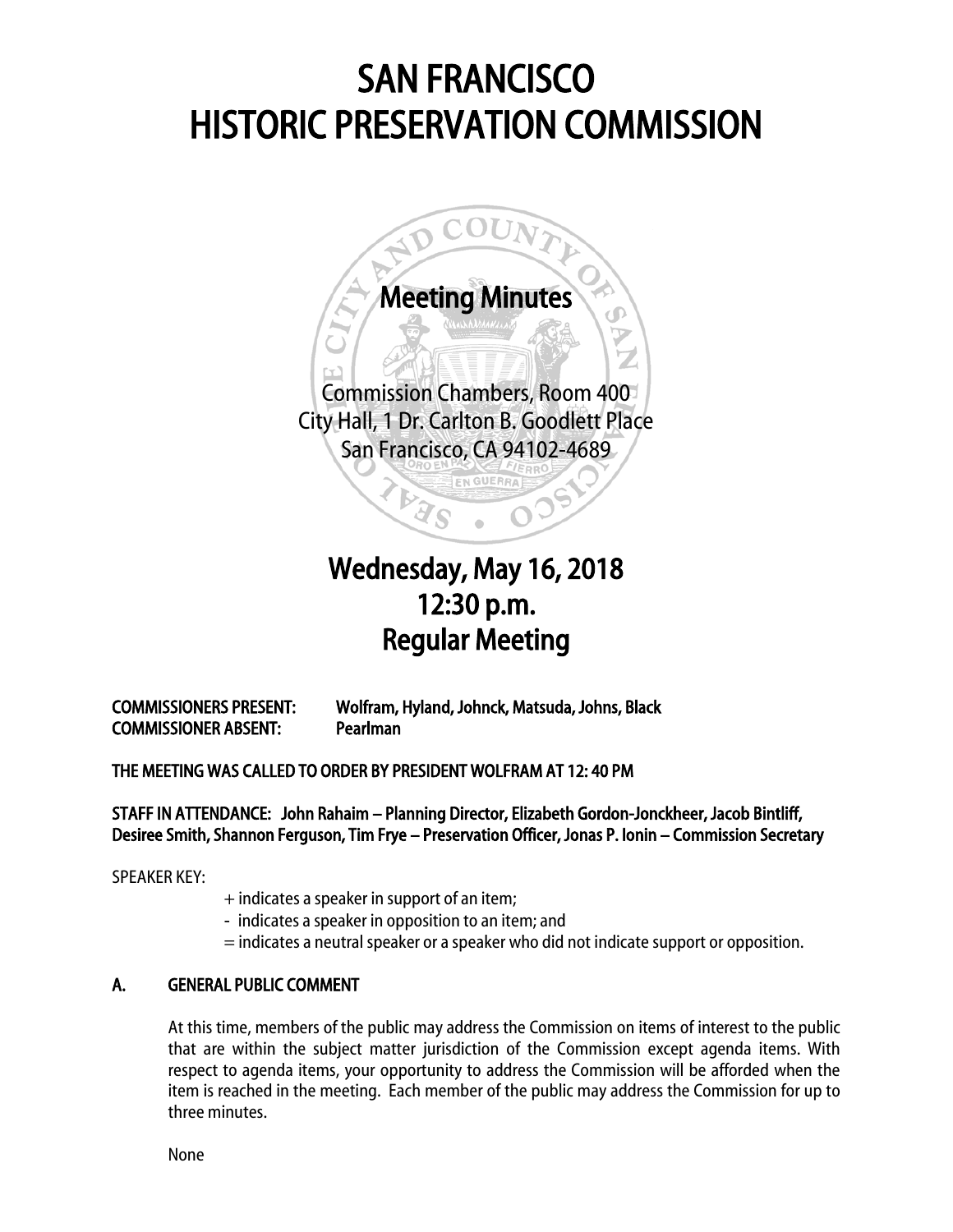#### B. DEPARTMENT MATTERS

1. Director's Announcements

None

2. Review of Past Events at the Planning Commission, Staff Report and Announcements

#### Tim Frye, Preservation Officer:

A few items to share with you, at last week's Planning Commission hearing, the Planning Commission unanimously supported the Certification of the Central SoMa Draft EIR as well as the Amendments to Adopt the Central SoMa Area Plan. And just as a matter of housekeeping I wanted to remind you that at their June 7<sup>th</sup> hearing they will be providing Review and Comment on the pending district nominations that this Commission made as part of the Central SoMa Plan Preservation policies. We will keep you updated on that hearing and forward you a copy of their comments after that hearing. Also wanted to let you know that the Arts Commission has told us that they will be holding a hearing in early July to officially accept the Diamond Heights Safety sculpture into the collection and once that action is completed the Arts Commission will work with department of Public Works to create an MOU between the agencies outlining the responsibilities. So as soon as we have that completed in early July is likely when the safety wall landmark nomination will go to the Full Board for consideration.

Then finally, I wanted to make you aware of the cultural district legislation that has been introduced by Supervisor Ronen. It was originally introduced in October of last year, and as you know, has gone through several amendments. On Wednesday, the Rules Committee heard the proposed ordinance and at that hearing Supervisor Ronen introduced a large set of amendments to the ordinance. In particular, revising the ordinance to allow the sponsor of an ordinance proposing a cultural district to select three or more city departments to provide input to the Mayor's Office of Housing and Community Development and MOHCD is intended to be the city department that coordinates all the various city agencies and commissions for input and participation on the formation and the monitoring of those cultural districts. There were two other significant changes stemming from the amendments. One is to require that cultural district boundaries be contiguous and not overlap with other cultural districts and then second, a repeated emphasis that cultural districts are intended to assist communities at risk of displacement, gentrification including ethnic or minority communities. And there was a good deal of public testimony, about over an hour of public testimony, where speakers praised the ordinance as a means to keep vulnerable communities in the city. And similar commendation was given by members of the Rules Committee during its deliberation. However, there were questions from the Rules Committee centered on the mechanics of the ordinance including staffing level for the city family as well as timing on reporting and financing of the districts. And many sought clarification about the intent from the director of community development at MOHCD in addition to Supervisor Ronen. Supervisor Safai did ask the presiding city attorney whether the ordinance and its amendments needed a continuance or whether they could be passed out of committee at the hearing. The city attorney at that time responded that the scope of the amendments could be passed out of the committee at the hearing. The future Cultural Districts rising from the ordinance would need review by city Commissions including the Historic Preservation Commission in accordance with the city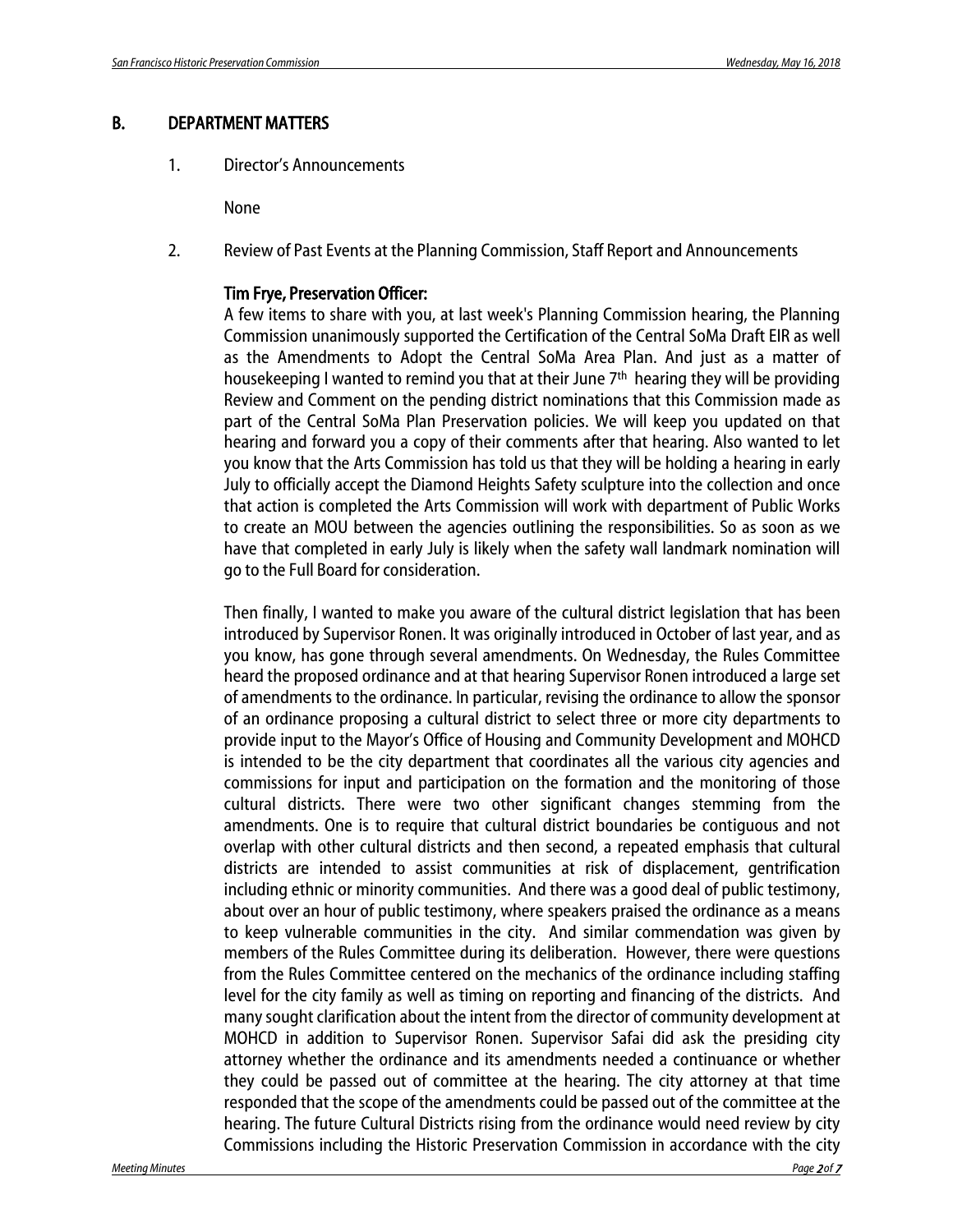charter. So at this point it doesn't appear that the Board is prepared to forward the ordinance, the draft ordinance, to this body for Review and Comment, but we're happy to keep you updated on the ordinance as it moves through the process. So that concludes my comments, and happy to answer any questions.

#### President Wolfram:

Yes, I am wondering since future cultural districts would be coming to the HPC, since this legislation does affect us, whether we could write a letter requesting that the Board forward the Ordinance to us for Review and Comment and perhaps postpone any vote on that? Is that something that would be an appropriate thing that we could do?

#### Tim Frye, Preservation Officer:

Yes, we would be happy to provide you a letter for your signature.

#### President Wolfram:

Commissioners at this time, do you concur with that?

#### Commissioner Matsuda:

I thought we were supposed to have an informational meeting on this.

#### Tim Frye, Preservation Officer:

That was our original intent. But we became aware of the revised - - the amended ordinance just last week, and then it started to move very quickly at the Board, so there wasn't an opportunity for us to prepare anything for this hearing.

#### President Wolfram:

Yes, so, I think maybe, we should move forward with asking and writing a letter to request that we Review and Comment and since this does effect our work. Hopefully they will take that request seriously.

#### Commissioner Matsuda:

Yes.

### Tim Frye, Preservation Officer:

Sure, happy to do that.

#### President Wolfram:

Alright, thank you.

#### Commissioner Matsuda:

Thank you.

#### C. COMMISSION MATTERS

2. President's Report and Announcements

#### President Wolfram:

I have no report or announcement today. Oh, actually, I do have one, that is the California Preservation Foundation is having their annual conference at the end of this week in Palo Alto. So I encourage members of this Commission and members of the public to attend.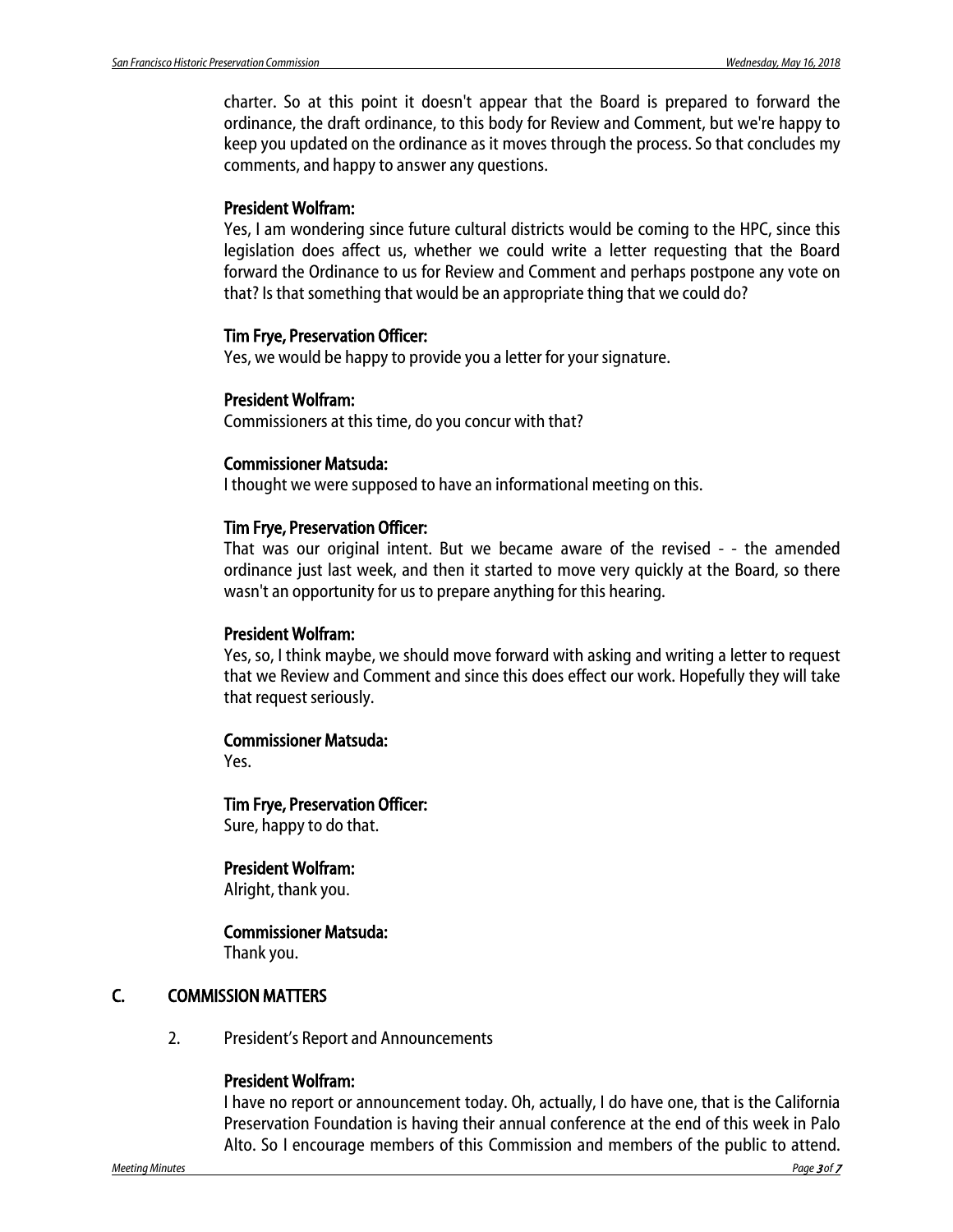And San Francisco Heritage is having their annual soiree on Saturday night at Pier 70, so that is awesome. Encourage people to attend. Yes, the same weekend, the Preservation weekend. Oh yes, thank you. I do have another announcement, which is for the hearing of June 6th, I believe, is the next hearing date. We are going to replace two members on an interim basis on the Architectural Review Committee. Commissioners Hyland and Johnck will be replaced by Commissioners Johns and Black at that particular hearing due to quorum issues. So do you accept that interim appointment?

#### Commissioner Black:

Yes I do.

### Commissioner Johns:

Yes.

#### President Wolfram:

Thank you.

#### Commissioner Johnck:

Thank you.

- 4. Consideration of Adoption:
	- [Draft ARC Minutes for](http://commissions.sfplanning.org/hpcpackets/20180221_arc_min.pdf) February 21, 2018
	- [Draft ARC Minutes for March 21, 2018](http://commissions.sfplanning.org/hpcpackets/20180321_arc_min.pdf)
	- [Draft HPC Minutes for May 2, 2018](http://commissions.sfplanning.org/hpcpackets/20180502_hpc_min.pdf)

| SPEAKERS:      | None                                           |
|----------------|------------------------------------------------|
| <b>ACTION:</b> | Adopted                                        |
| AYES:          | Wolfram, Hyland, Johnck, Matsuda, Johns, Black |
| ABSENT:        | Pearlman                                       |

5. Commission Comments & Questions

None

#### D. CONSIDERATION OF ITEMS PROPOSED FOR CONTINUANCE

The Commission will consider a request for continuance to a later date. The Commission may choose to continue the item to the date proposed below, to continue the item to another date, or to hear the item on this calendar.

#### E. CONSENT CALENDAR

All matters listed hereunder constitute a Consent Calendar, are considered to be routine by the Historic Preservation Commission, and may be acted upon by a single roll call vote of the Commission. There will be no separate discussion of these items unless a member of the Commission, the public, or staff so requests, in which event the matter shall be removed from the Consent Calendar and considered as a separate item at this or a future hearing.

#### F. REGULAR CALENDAR

*Meeting Minutes Page* <sup>4</sup> *of* <sup>7</sup>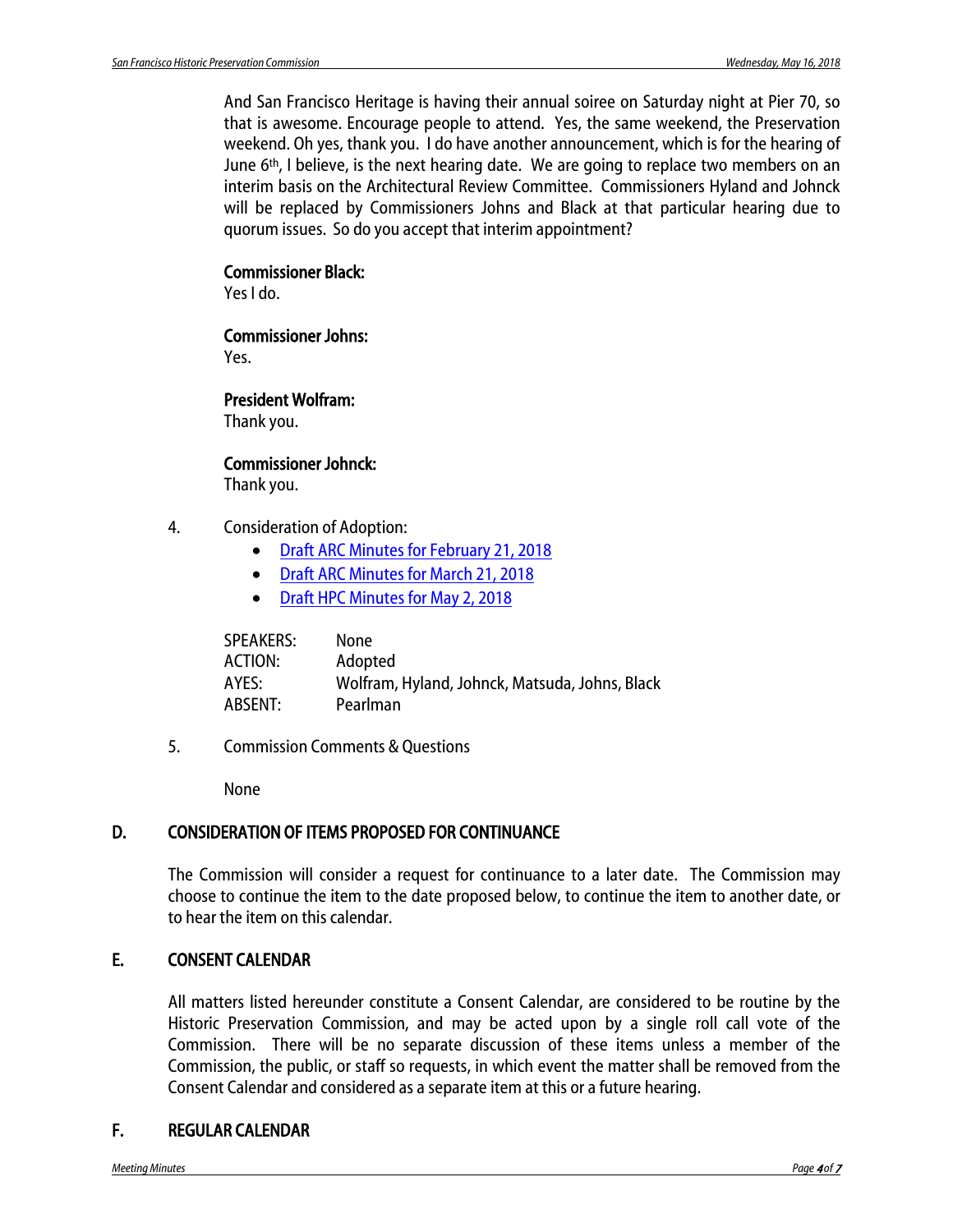### 6. [2018-004633PCA](http://commissions.sfplanning.org/hpcpackets/2018-004633PCA.pdf) (J. BINTLIFF: (415) 575-9170) MAYOR'S PROCESS IMPROVEMENTS ORDINANCE – Adoption Hearing to recommend action on an Ordinance introduced by Mayor Farrell (Board File No. 180423) that would amend the Planning Code to streamline review of 100% affordable housing projects, eliminate duplicative review processes for most large residential projects in downtown C-3 districts, consolidate and modernize notification requirements and procedures, and provide for expedited review of minor alterations to historical landmarks and in conservation districts.

*Preliminary Recommendation: Approve*

| <b>SPEAKERS:</b>                       | $=$ Jacob Bintliff $-$ Staff report<br>$=$ Tim Frye – Article 10 & 11 in notification procedures<br>- Richard Frisbie - Historic District Guidelines                        |
|----------------------------------------|-----------------------------------------------------------------------------------------------------------------------------------------------------------------------------|
| ACTION:                                | - Georgia Schuttish – Post card notification versus printed plans<br>Adopted a Recommendation for Approval as amended to include<br>reconsideration of posting requirements |
| AYES:<br>ABSENT:<br><b>RESOLUTION:</b> | Wolfram, Hyland, Johnck, Matsuda, Johns, Black<br>Pearlman<br>959                                                                                                           |

7. [2018-004346FED](http://commissions.sfplanning.org/hpcpackets/2018-004346FED_050218.pdf) (D. SMITH: (415) 575-9093)

3333 CALIFORNIA STREET – 3333 CALIFORNIA STREET – south side of California Street between Presidio Avenue and Laurel Street, in Assessor's Parcel 1032, Lot 003 (District 2) - Request for **Review and Comment** on the nomination of the property to the National Register of Historic Places for its association with the San Francisco insurance industry, as one of the principal embodiments of the postwar decentralization and suburbanization of San Francisco, as the work of three masters – the architect Edward B. Page, the engineering firm of John J. Gould & J.J. Degenkolb/Henry J. Degenkolb & Associates, and the landscape architectural firm of Eckbo, Royston, & Williams/Eckbo, Austin, Dean and Williams – and as an example of a corporate headquarters in San Francisco that reflects mid-twentieth-century modernist design principles. The subject property is located within a RM-1 Residential- Mixed, Low Density Zoning District and 40-X Height and Bulk District. *Preliminary Recommendation: Adopt a Resolution in support of the nomination, subject to revisions, to the National Register of Historic Places.* (Continued from Regular hearing on May 2, 2018)

| <b>SPEAKERS:</b> | $=$ John Rahaim - Introduction<br>$=$ Desiree Smith $-$ Staff presentation<br>+ Denise Bradley - Sponsor presentation |
|------------------|-----------------------------------------------------------------------------------------------------------------------|
|                  | + Kathy Devincenzi - Sponsor presentation                                                                             |
|                  | = Speaker – Nomination effects on future development proposal                                                         |
|                  | $=$ Greg Miller – Modification to the proposed nomination                                                             |
|                  | $=$ Speaker – CEQA                                                                                                    |
|                  | - Milo Trauss – Not the best use for the land                                                                         |
|                  | - Richard Frisbie - Words taken out of context                                                                        |
|                  | - Chelsea - Does not meet historical significance                                                                     |
|                  | - Laura Clark - Bad precedent                                                                                         |
| ACTION:          | Adopted a Recommendation in support of the nomination with<br>modifications                                           |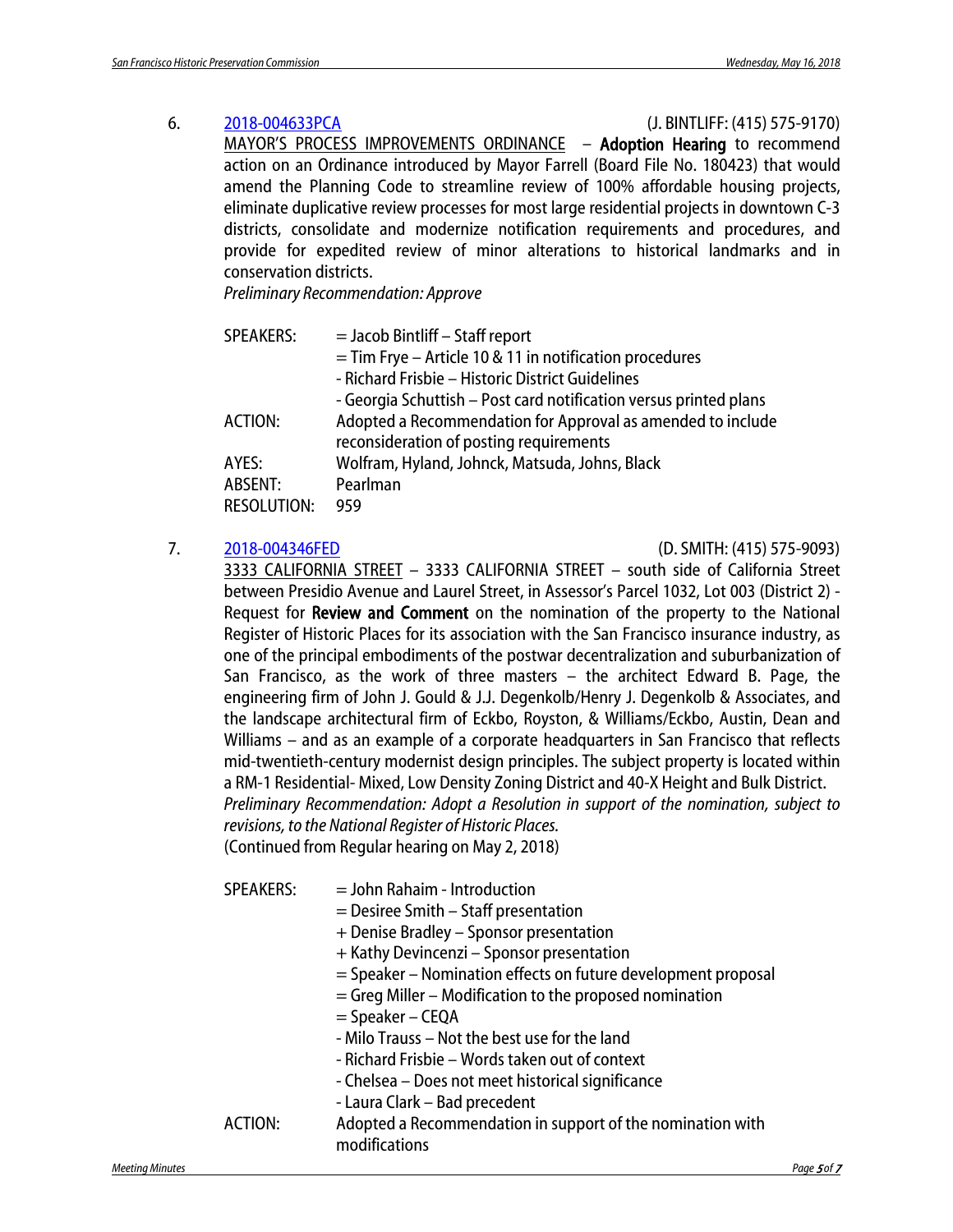AYES: Wolfram, Hyland, Johnck, Matsuda, Johns, Black ABSENT: Pearlman RESOLUTION: [960](http://citypln-m-extnl.sfgov.org/link.ashx?Action=Download&ObjectVersion=-1&vault=%7bA4A7DACD-B0DC-4322-BD29-F6F07103C6E0%7d&objectGUID=%7b942E471A-DA32-4ADE-A842-C66C3166958C%7d&fileGUID=%7b53DA1B3C-A6B2-4D05-970D-5DC24C6390CA%7d)

8. [2017-012290DES](http://commissions.sfplanning.org/hpcpackets/2017-012290DES.pdf) (D. SMITH: (415) 575-9093)

6301 THIRD STREET - Consideration to Recommend Landmark Designation of the Arthur H. Coleman Medical Center, Assessor's Parcel No. 4968, Lot 032, as an Article 10 Landmark pursuant to Section 1004.1 of the Planning Code. The subject property is significant for its association with Dr. Arthur H. Coleman, nationally prominent African American lawyerphysician and influential healthcare and civil rights advocate. Opening in 1960, the Arthur H. Coleman Medical Center reflected the style of the period and served as a modern symbol of community health, progress, and success. He recruited a team of African American physicians to join him in his vision of providing comprehensive health services to the area's low-income African American residents. Dr. Coleman was a local pioneer in the nationally significant community health center movement of the 1960s, a tireless advocate for racial equity within the healthcare system and the medical profession, and an advocate for the Bayview's African American community. The property at 6301 Third Street is located within the NC-3 – Neighborhood Commercial, Moderate Scale Zoning District and 40-X Height and Bulk District.

*Preliminary Recommendation: Approve*

| <b>SPEAKERS:</b>   | $=$ Desiree Smith $-$ Staff report             |
|--------------------|------------------------------------------------|
|                    | + Rev. Aurelius Walker                         |
| ACTION:            | Approved                                       |
| AYFS:              | Wolfram, Hyland, Johnck, Matsuda, Johns, Black |
| ABSENT:            | Pearlman                                       |
| <b>RESOLUTION:</b> | 961                                            |

9. [2018-003700COA](http://commissions.sfplanning.org/hpcpackets/2018-003700COA.pdf) (E. JONCKHEER: (415) 575-8728)

WASHINGTON SQUARE - LM #226 – bounded by Columbus Avenue, Filbert, Stockton, Union and Powell Streets in the North Beach neighborhood of San Francisco (Assessor's Block 0102; Lot 001) (District 3). Request for **Certificate of Appropriateness** for the removal, replacement and addition of trees, ADA upgrades to pathways, including the replacement of all existing asphalt pathways with stained concrete, installation of perimeter cobble pavers at the lawn and planting bed edges, installation of a concrete curb along the planter beds, installation of perimeter low post and chain fencing on the outer planter bed edges, and the removal and replacement of the existing wood benches in-kind with new benches as needed. Washington Square is located within a P (Public) Zoning District and OS (Open Space) Height and Bulk limit. Washington Square was locally designated as San Francisco Landmark No. 226 under Article 10 of the Planning Code in 1999. *Preliminary Recommendation: Approve with Conditions*

SPEAKERS: - Joan Wood – Request for continuance

- Mark Bruno Opportunity to provide input
	- = Levi Conover Neutral to matter of continuance
	- Mills Martin Support for continuance
	- = Elizabeth Gordon-Jonckheer Staff report
	- + Levi Conover Project presentation
- + Dale Wagner Needed renovation
- Mark Bruno Outreach